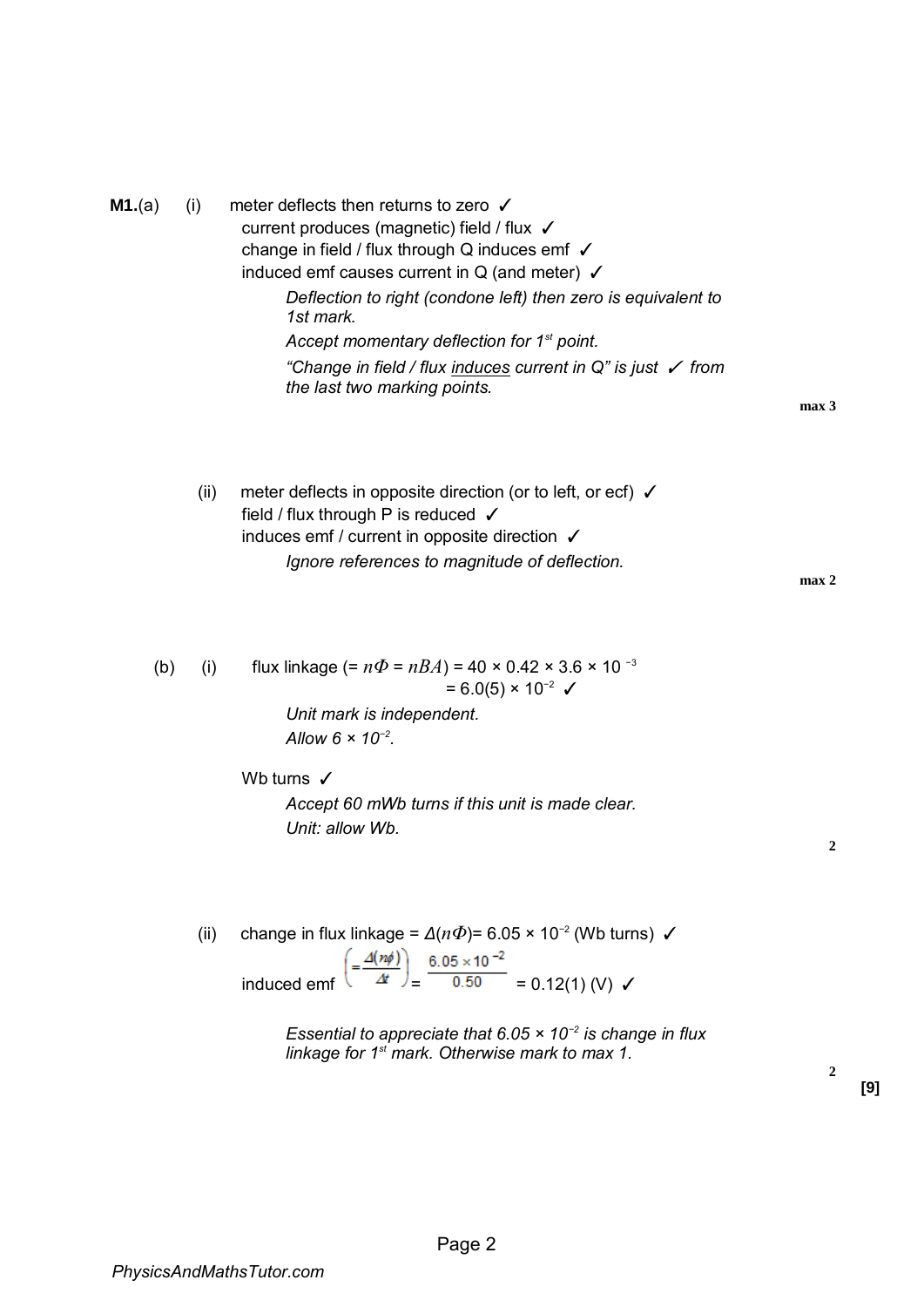| <b>M2.</b> (a) | emf = $\Delta$ (BAN) / t<br>Change in flux = $A \times \Delta B$ or 12 $\times$ (23 - 9) seen |                |  |
|----------------|-----------------------------------------------------------------------------------------------|----------------|--|
|                |                                                                                               | C <sub>1</sub> |  |
|                | Substitution ignoring powers of 10                                                            |                |  |
|                | 1.2V                                                                                          | C <sub>1</sub> |  |
|                |                                                                                               | A1             |  |
|                |                                                                                               |                |  |
| (b)            | Reduced                                                                                       |                |  |
|                |                                                                                               | M <sub>0</sub> |  |
|                | Magnet will move (with the case)                                                              |                |  |
|                |                                                                                               | A1             |  |
|                | Increased                                                                                     |                |  |
|                | Flux linkage increases or emf is proportional to N                                            | M <sub>0</sub> |  |
|                |                                                                                               | A1             |  |
|                |                                                                                               |                |  |
|                | (c) (i) Formula used<br>$4\pi^2 \times 8 \times 10^{-3}$                                      |                |  |
|                | 2.6<br>seen                                                                                   |                |  |
|                |                                                                                               | <b>B1</b>      |  |
|                | 0.348 / 0.349 seen to at least 3 sf                                                           |                |  |
|                |                                                                                               | <b>B1</b>      |  |
|                |                                                                                               |                |  |
|                | Period consistent at 0.35 s or $V_0$ = 8 V<br>(ii)                                            |                |  |
|                |                                                                                               | <b>B1</b>      |  |
|                | Shape shows decreasing amplitude                                                              | M <sub>1</sub> |  |
|                |                                                                                               |                |  |

**3**

**2**

**2**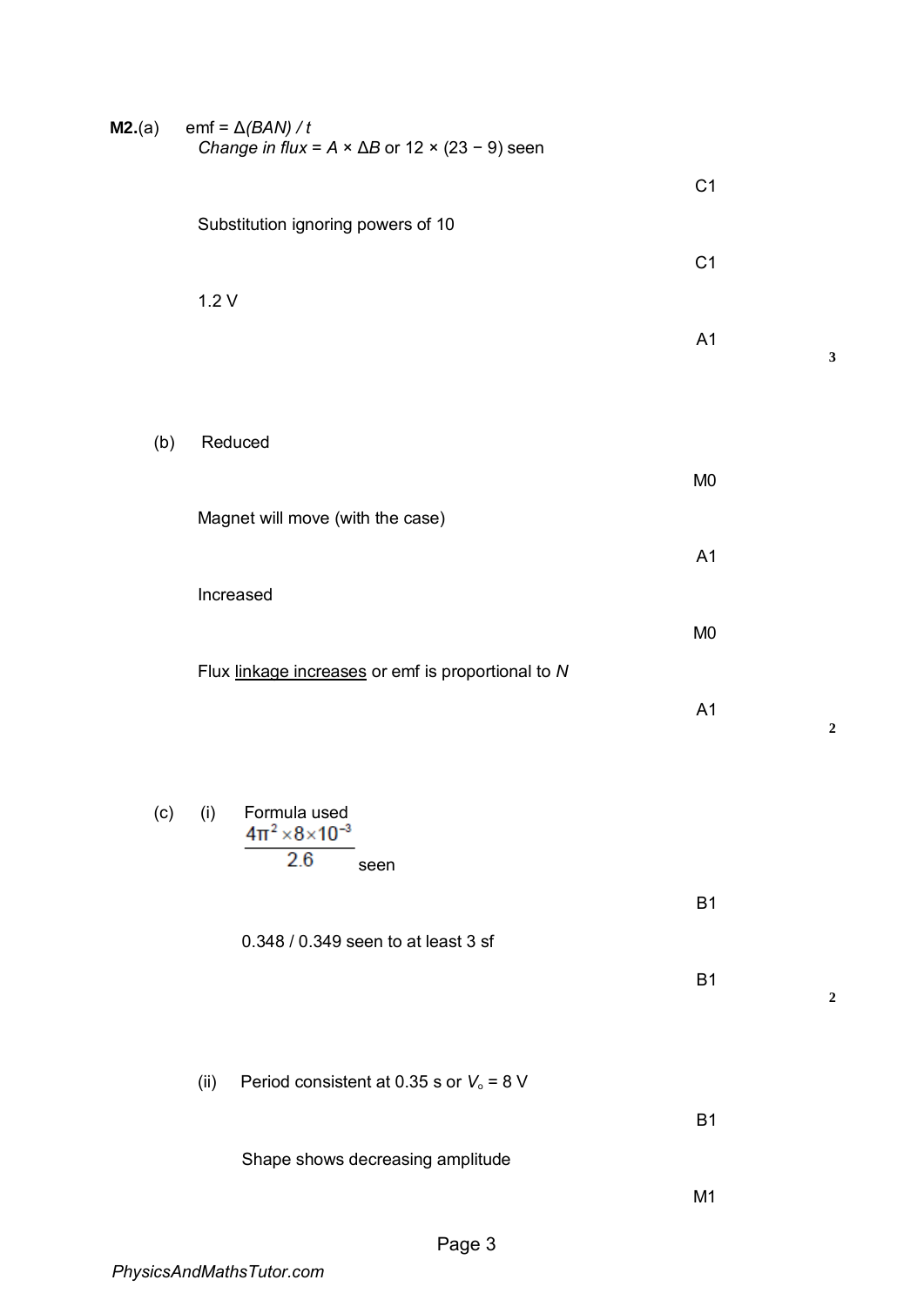**3**

**4**

**3**

**[7]** 

## **M3.**(a) Induced current such as to opposes the change producing it √

**Switch on** current increases the flux through Y√

Current opposite direction / anticlockwise to create opposing flux✓

**Switch off** flux thorough Y due to X decreases so current travels clockwise to create flux to oppose the decrease✓

> *one marks for Lenz's law statement two for explaining what happens at switch on OR switch off adequately one for completing the argument for switch on and off adequately*

(b) Determines correctly in the calculation two of  $V_{\text{\tiny pk}}(5.6\pm1~\mu\text{V})$  , A (0.096 m<sup>2</sup>) and *ω*(9.4 rad s<sup>-1</sup>)β√

Substitutes all three in *v = BAnω* ignoring powers of 10 and calculation errors for *A* and / or ω provided they have been attempted with working shown √

 $B_{H} = 12.4 \text{ nT}$ *Allow 2 or 3 sf* 

**M4.**B

**M5.**C

**[1]** 

**[1]**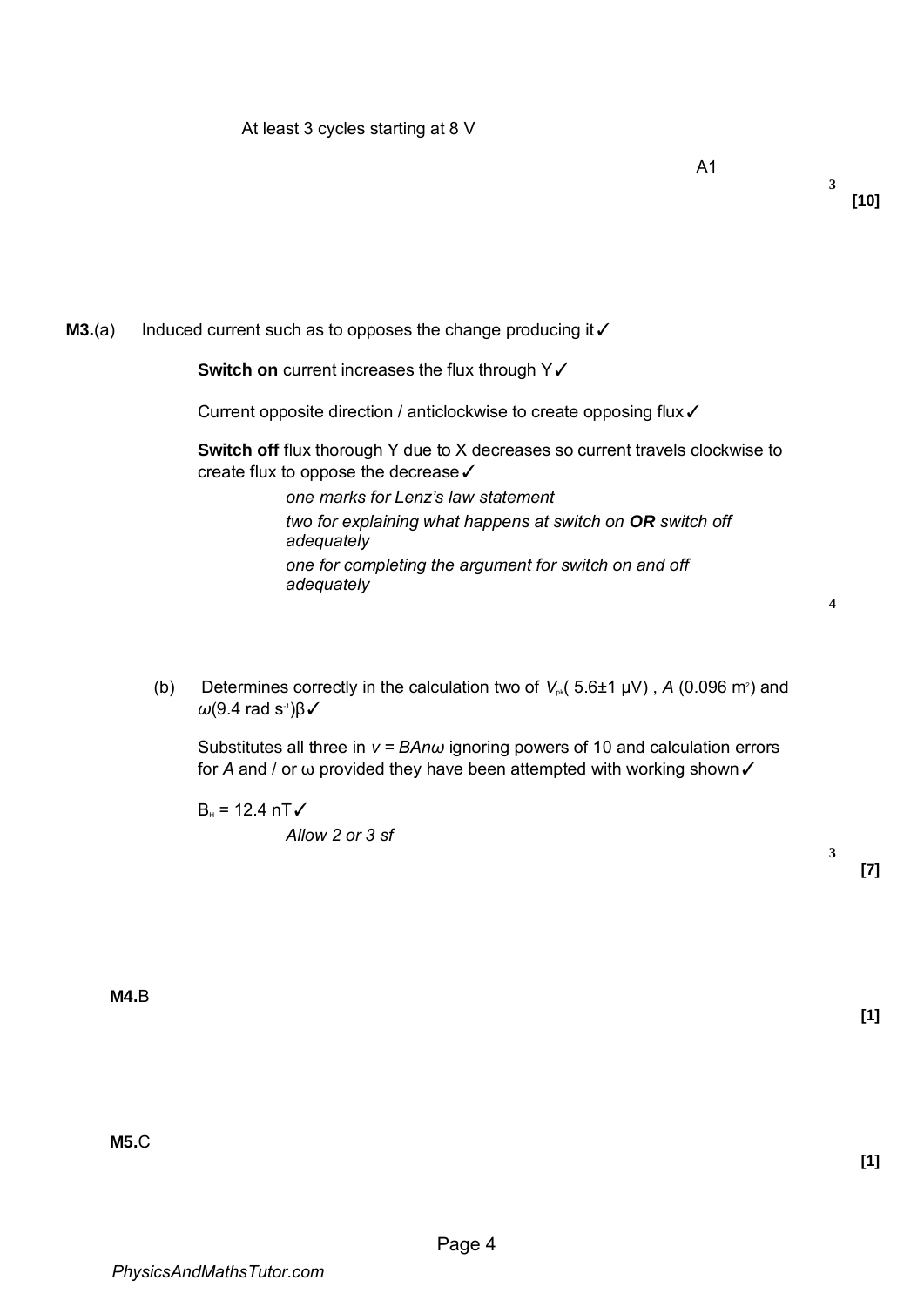| M7.D    |            |                                                                                                                                                           | $[1]$ |
|---------|------------|-----------------------------------------------------------------------------------------------------------------------------------------------------------|-------|
| M8.B    |            |                                                                                                                                                           | $[1]$ |
| M9.D    |            |                                                                                                                                                           | $[1]$ |
| M10.(a) |            | (i) 60 (degrees) $\checkmark$<br>$\mathbf 1$                                                                                                              |       |
|         | (ii)       | angle required is 150° √<br>which is $5^{\pi}$ / 6 [or 2.6(2)] (radians) $\checkmark$<br>Correct answer in radians scores both marks.<br>$\boldsymbol{2}$ |       |
|         | (b)<br>(i) | (magnitude of the induced) emf ✔<br>Accept "induced voltage" or "rate of<br>change of flux linkage", but not<br>"voltage" alone.<br>$\mathbf{1}$          |       |

**[1]** 

**M6.**D